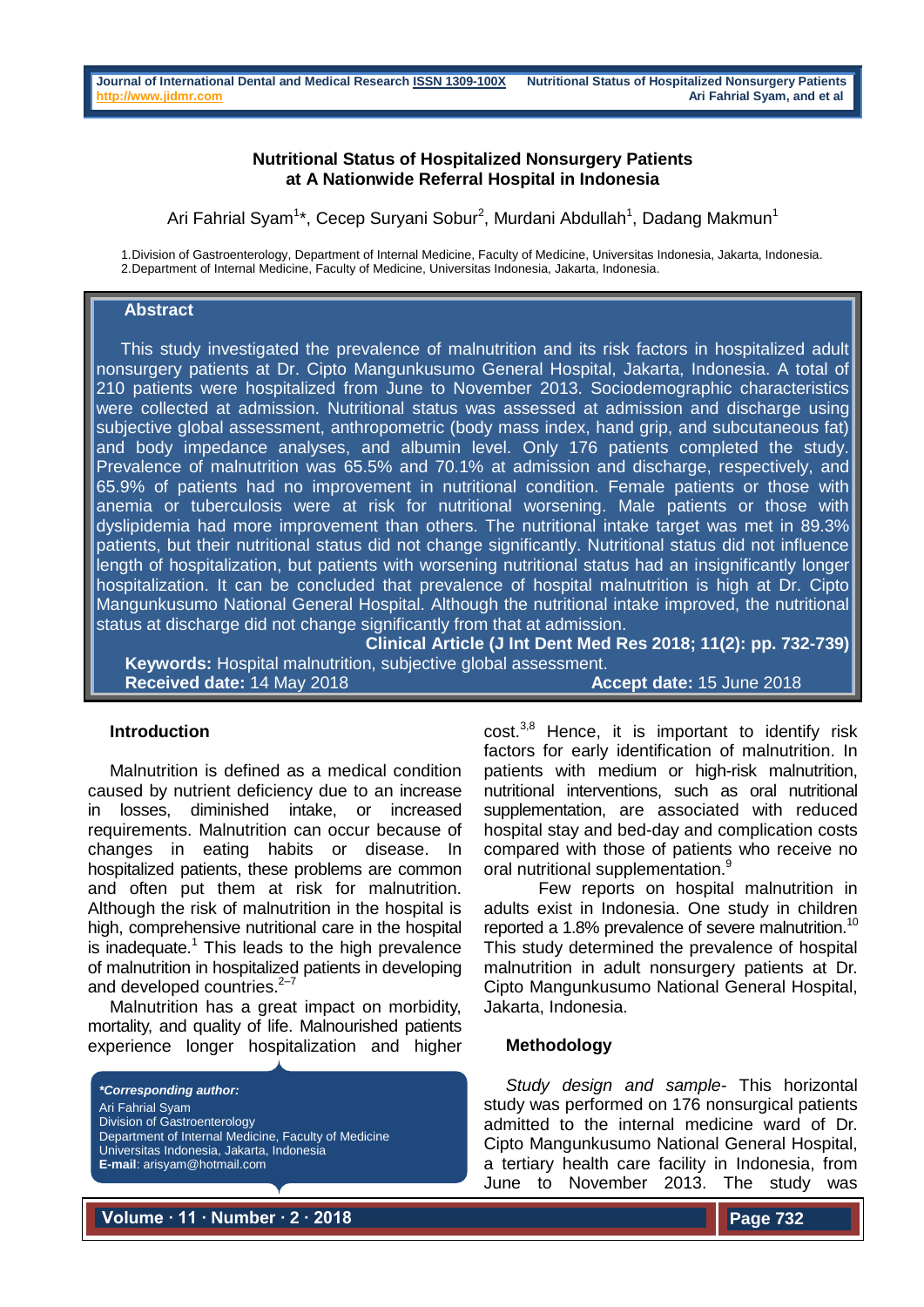approved by the Health Research Ethics Committee, Faculty of Medicine, Universitas Indonesia.

Patients were eligible if they were 18 years or older and recruited within 48 hours after admission. All adult alert patients provided written informed consent to participate in this study. Patients with unstable medical conditions, or who were pregnant or hospitalized with a diagnostic indication were excluded from this study.

Data collected in this study included subject characteristics, anthropometric data, body composition, hand grip, food intake, subjective global assessment (SGA), plasma albumin, and medical conditions or diagnosis. Except for patient characteristics, all data were collected twice at admission and before discharge.

*Nutritional status assessment-* Body mass index (BMI) and SGA were used to define malnutrition in this study. According to SGA, nutritional status is classified as severely undernourished, mild-to-moderately undernourished, and well-nourished.<sup>11</sup> We combined severely and mild-to-moderately undernourished into the undernourished category to simplify risk factor analysis. In this study, the BMI cutoff point according to the World Health Organization was used to define nutritional status classification $12$ .

# *Body composition and biochemical nutritional assessment*

Body composition was assessed using anthropometric measurements and body impedance analysis (BIA). Body fat mass was assessed using BIA and indirect measurements according to the average of four skinfold sites (triceps, biceps, subscapular, and suprailiac). This average was converted to the percentage of body fat according to the method of Durnin and Womersley<sup>13</sup>. Protein body mass was assessed using BIA and hand grip. The biochemical status was measured by plasma albumin. BIA was measured using GAIA 359 PLUS (Jawon Medical, Kung san City, South Korea).

*Food intake analysis-* Dietary intake was evaluated using a 24-hour food recall. Food quantities were explained using household measurements (plates, glass, slice, cups, spoons, and so forth) and a sample food record was given as an example. Individual records were reviewed and the nutrient calculations were performed using NutriSurvey for Windows (Dr. Juergen Erhardt, SEAMEO-TROPMED RCCN, Indonesia, available at www.nutrisurvey.de).

*Statistical analysis-* Mean with standard deviation or median with minimum and maximum value were chosen to describe quantitative variables. The frequency and percentage of patients in each category were used to describe qualitative variables. The Wilcoxon test was used to determine a significant change in SGA and BMI at admission and discharge. The Mann– Whitney *U* test was used to compare the difference in nutritional parameter changes between patients with unimproved and improved nutritional status.  $\chi^2$  or Fisher's exact test was applied in a bivariate analysis of clinically relevant parameters with nutritional status changes. All factors with *P<.*250 were included into a binary logistic regression model to analyze which variables affected prevalence of malnutrition. Statistical significance was established at *P<.*05 or 95% confidence interval  $(CI)$ .

# **Results**

Of 210 patients initially enrolled, 34 did not complete the study (24 were retracted, 5 died, and 5 had worsened medical conditions), leaving 176 available for analysis.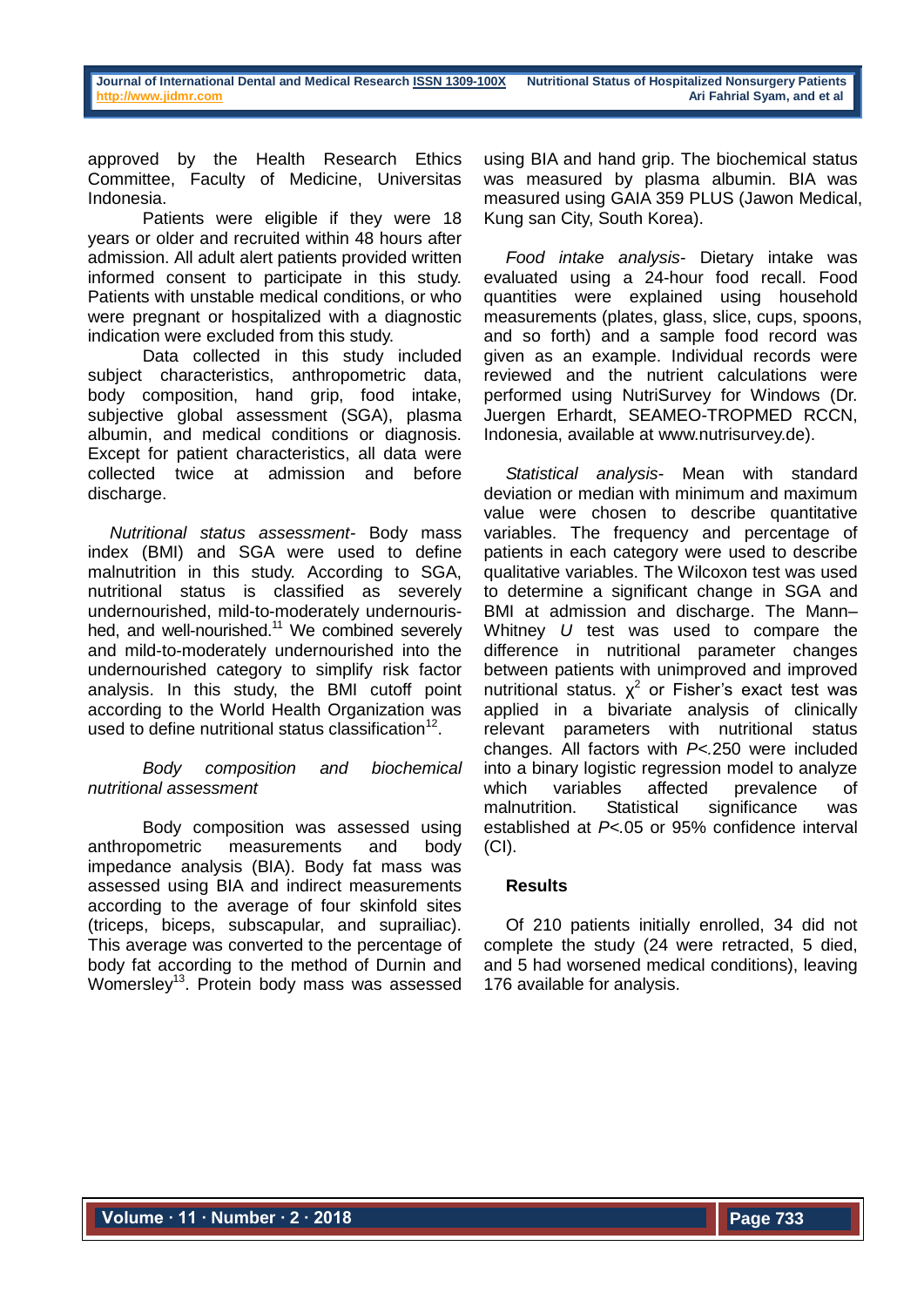|                        | Undernourished |             |         |                      |                      |  |
|------------------------|----------------|-------------|---------|----------------------|----------------------|--|
| Variable               | Yes            | No          | P-value | Crude OR (95% CI)    | Adjusted OR (95% CI) |  |
| Male                   | 87 (75.0%)     | 50 (83.3%)  | 0.207   | $0.60(0.27 - 1.33)$  | Not significant      |  |
| Age                    |                |             |         |                      |                      |  |
| ≥60                    | 15 (12.9%)     | $9(15.0\%)$ | 0.804   | $1.14(0.42 - 3.10)$  | Not significant      |  |
| $40 - 59$              | 63 (54.3%)     | 31 (51.7%)  | 0.676   | $1.15(0.58 - 2.29)$  | Not significant      |  |
| $18 - 39$              | 38 (32.8%)     | 20 (33.3%)  | Ref     |                      |                      |  |
| No employment          | 67 (57.8%)     | 32 (53.3%)  | 0.575   | $1.20(0.64 - 2.24)$  | Not significant      |  |
| High<br>schooler/lower | 88 (75.9%)     | 37 (61.7%)  | 0.049   | $1.95(1.00 - 3.83)$  | $2.55$ (1.22-5.33)*  |  |
| Medical condition      |                |             |         |                      |                      |  |
| Infection              | 77 (66.4%)     | 42 (70.0%)  | 0.627   | $0.85(0.43 - 1.66)$  | Not significant      |  |
| Viral hepatitis        | 22 (20.7%)     | 16 (26.7%)  | 0.370   | $0.72(0.35 - 1.49)$  | Not significant      |  |
| Cirrhosis              | 21 (18.1%)     | 18 (30.0%)  | 0.072   | $0.52(0.25 - 1.07)$  | $0.42$ (0.19-0.94)*  |  |
| <b>Diabetes</b>        | 20 (17.2%)     | 15 (25.0%)  | 0.222   | $0.63(0.29 - 1.33)$  | Not significant      |  |
| Bile stone             | 23 (19.8%)     | 11 (18.3%)  | 0.812   | $1.10(0.50 - 2.45)$  | Not significant      |  |
| Cancer                 | 18 (15.5%)     | 8 (13.3%)   | 0.699   | $1.19(0.49 - 2.93)$  | Not significant      |  |
| Hypertension           | 15 (12.9%)     | 11 (18.3%)  | 0.338   | $0.66(0.28 - 1.55)$  | Not significant      |  |
| Anemia                 | 16 (13.8%)     | 5(8.3%)     | 0.290   | $1.76(0.61 - 5.06)$  | Not significant      |  |
| <b>CKD</b>             | 13 (11.2%)     | 8 (13.3%)   | 0.680   | $0.82(0.32 - 2.10)$  | Not significant      |  |
| Dyslipidemia           | 9(7.8%)        | 8 (13.3%)   | 0.235   | $0.55(0.20 - 1.50)$  | Not significant      |  |
| Tuberculosis           | 16 (13.8%)     | 1(1.7%)     | 0.010   | $9.44(1.22 - 73.02)$ | 7.70 (0.93-60.93)*   |  |
| Albumin < 3.5 g/dL     | 86 (74.1%)     | 35 (58.3%)  | 0.032   | 2.05 (1.06-3.96)     | $2.87$ (1.35-6.11)*  |  |

**Table 1**. Baseline and patient characteristics according to nutritional status at admission. CKD: chronic kidney disease; ∗statistically significant, P < .05.

Table 1 presents baseline characteristics of undernourished and nutritionally normal patients at admission. After multivariate analysis, factors significantly related to nutritional status at admission were educational background, cirrhotic liver disease, and plasma albumin level *<*3*.*5 g/dL. Patients with lower educational background or plasma albumin level *<*3*.*5 g/dL had a higher risk of undernutrition (odds ratio [OR], 2.55 and 2.87, respectively), whereas the risk was lower in patients with cirrhotic disease (OR, 0.42).

The proportion of nutritional status according to BMI is presented in Figure 1. Most subjects had normal nutritional status either at admission or discharge according to BMI. Conversely, according to SGA, the undernourished subjects were predominant (prevalence 65.5%, with 13.6% severely and

51.9% mildly-to-moderately undernourished). At discharge, the prevalence increased to 70.1% (10.2% severely and 59.9% mildly-to-moderately undernourished). According to BMI, the prevalence of undernourished patients also increased after hospitalization. Although nutritional status was worsening, there was no statistically significant nutritional change during hospitalization. The Wilcoxon test was used to analyze nutritional change according to SGA (*Z* = −*.*333, *P* =*.*739) and BMI (*Z* = −*.*894, *P* = *.*371). The incidence of newly diagnosed malnutrition in this study was 4.5% (8/176).

Table 2 presents factors related to severe undernourishment according to SGA. After multivariate analysis, only male sex was significantly related to higher prevalence of undernutrition (OR, 10.06).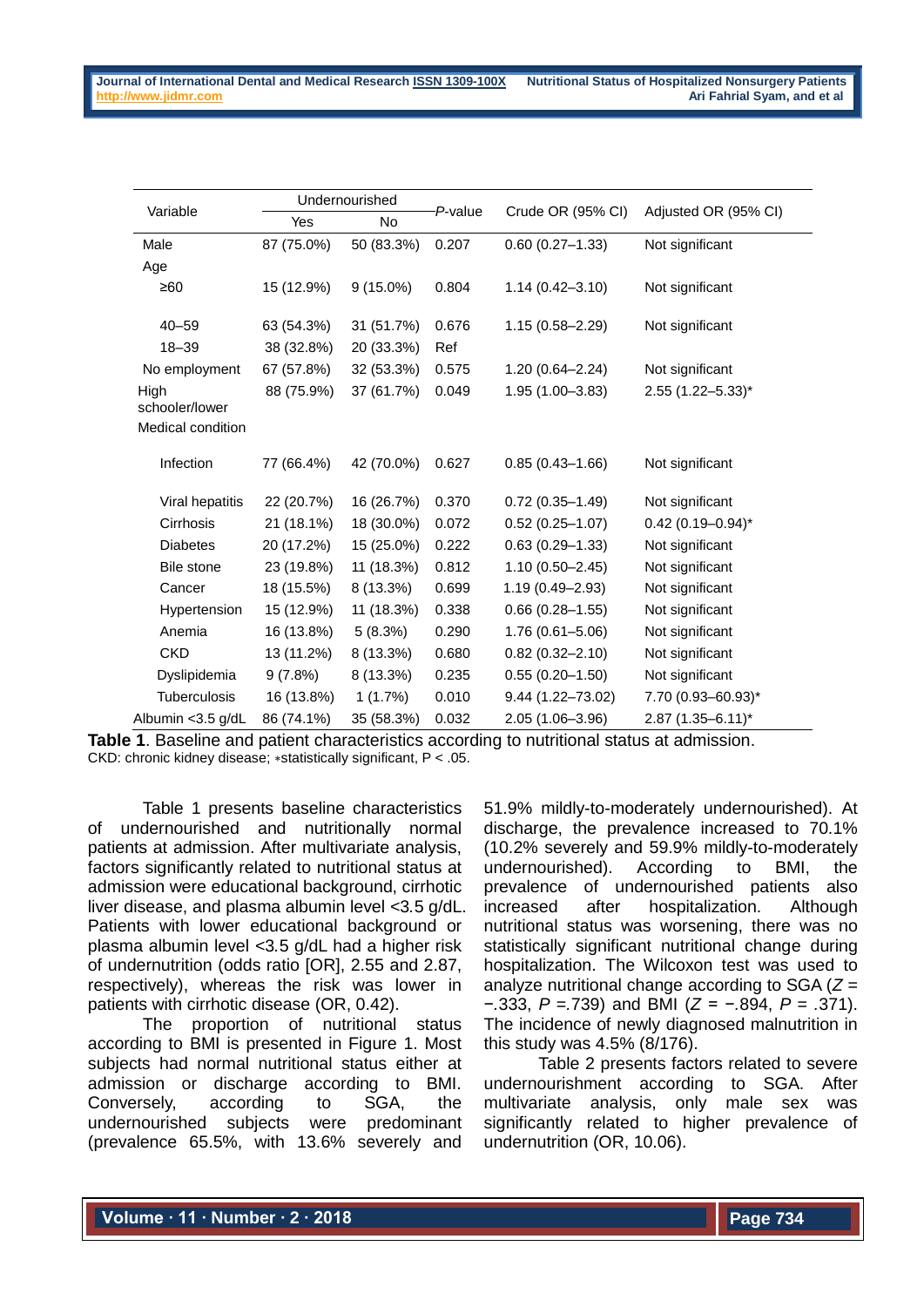| Variable               | Severe<br>$(n = 24)$ | Undernourished<br>Mild-to-moderate<br>$(n = 92)$ | P value | Crude OR (95%<br>CI) | Adjusted OR<br>$(95% \text{ Cl})$ |
|------------------------|----------------------|--------------------------------------------------|---------|----------------------|-----------------------------------|
| Male                   | 23 (95.8%)           | 64 (69.6%)                                       | 0.008   | 10.06 (1.29-78.22)   | 11.17 (1.32-94.65)*               |
| Age                    |                      |                                                  |         |                      |                                   |
| $\geq 60$              | $0(0.0\%)$           | 15 (16.3%)                                       | 0.998   | $0.00$ (0.00-NA)     | Not significant                   |
| $40 - 59$              | 9(37.5%)             | 54 (58.7%)                                       | 0.005   | $0.26(0.10 - 0.67)$  | $0.33(0.10 - 1.15)$               |
| $18 - 39$              | 15 (62.5%)           | 23 (25.0%)                                       | Ref     |                      |                                   |
| No employment          | 10 (41.7%)           | 57 (62.0%)                                       | 0.073   | $0.44(0.18 - 1.09)$  | Not significant                   |
| High<br>schooler/lower | 18 (75.0%)           | 70 (76.1%)                                       | 0.912   | $0.94(0.33 - 2.67)$  | Not significant                   |
| Medical conditions     |                      |                                                  |         |                      |                                   |
| Infection              | 15 (62.5%)           | 62 (67.4%)                                       | 0.651   | $0.81(0.32 - 2.05)$  | Not significant                   |
| Viral hepatitis        | 3(12.5%)             | 21 (22.8%)                                       | 0.397   | $0.48(0.13 - 1.78)$  | Not significant                   |
| Cirrhosis              | $1(4.2\%)$           | 20 (21.7%)                                       | 0.071   | $0.16(0.02 - 1.23)$  | $0.22(0.02 - 2.44)$               |
| <b>Diabetes</b>        | $1(4.2\%)$           | 19 (20.7%)                                       | 0.070   | $0.17(0.02 - 1.32)$  | $0.47(0.04 - 5.10)$               |
| Bile stone             | 4 (16.7%)            | 19 (20.7%)                                       | 0.790   | $0.77(0.24 - 2.52)$  | Not significant                   |
| Cancer                 | 5(20.8%)             | 13 (14.1%)                                       | 0.526   | $1.60(0.51 - 5.03)$  | Not significant                   |
| Hypertension           | $1(4.2\%)$           | 14 (15.2%)                                       | 0.191   | $0.24(0.03 - 1.94)$  | $0.28(0.03 - 2.88)$               |
| Anemia                 | 7 (29.2%)            | 9(12.7%)                                         | 0.022   | $3.80(1.24 - 11.60)$ | 3.99 (0.97-16.42)                 |
| <b>CKD</b>             | 13 (11.2%)           | 8 (13.3%)                                        | 0.730   | $1.17(0.30 - 4.64)$  | Not significant                   |
| Dyslipidemia           | 2(8.3%)              | 7(7.6%)                                          | >0.999  | $1.10(0.21 - 5.69)$  | Not significant                   |
| Tuberculosis           | 7 (29.2%)            | 9(9.8%)                                          | 0.022   | $3.80(1.24 - 11.60)$ | 2.86 (0.71-11.54)                 |
| Albumin < 3.5 g/dL     | 16 (66.7%)           | 70 (76.1%)                                       | 0.348   | $0.63(2.34 - 1.67)$  | Not significant                   |

**Table 2**. Subgroup analysis of factors related to severely undernourished patients. CKD, chronic kidney disease; NA, not applicable; NS, not significant; Ref, reference; ∗statistically significant, P<.05.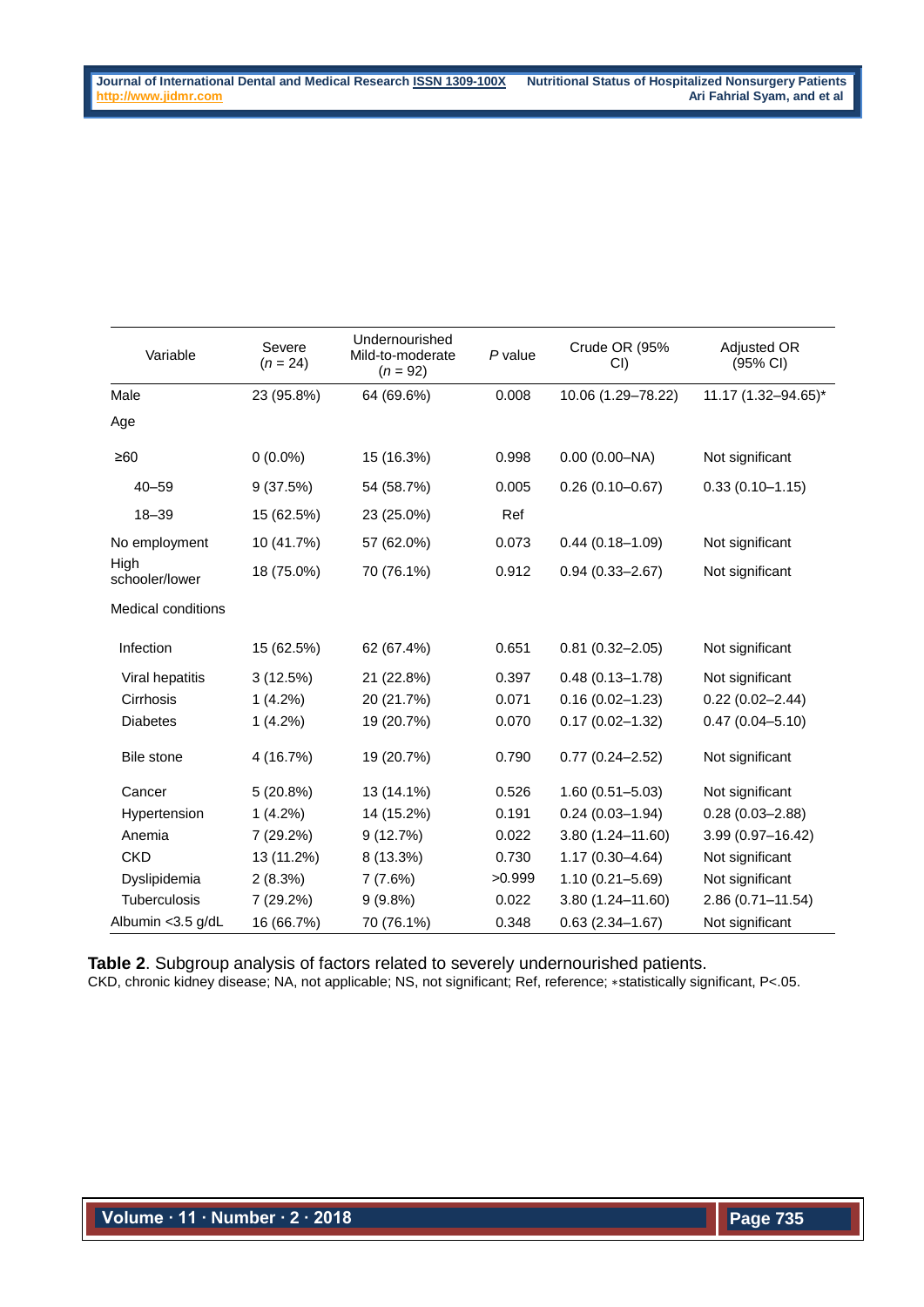| Variable              | Unimproved<br>Yes ( $n = 116$ ) No ( $n = 60$ ) |            | P Value | Crude OR<br>(95% CI)        | Adjusted OR<br>(95% CI)       |
|-----------------------|-------------------------------------------------|------------|---------|-----------------------------|-------------------------------|
| Age                   |                                                 |            |         |                             |                               |
| ≥60                   | 16 (13.8%)                                      | 8 (13.3%)  | 0.804   | $1.14(0.42 - 3.10)$         | Not significant               |
| $40 - 59$             | 63 (54.3%)                                      | 31 (51.7%) | 0.684   | $1.15(0.58 - 2.29)$         | Not significant               |
| $18 - 39$             | 37 (31.9%)                                      | 21 (35.0%) | Ref     |                             |                               |
| Male                  | 85 (73.3%)                                      | 52 (86.7%) | 0.043   | $0.42(0.18 - 0.99)$         | $0.59(0.18 - 1.93)$           |
| None to high schooler | 85 (73.3%)                                      | 40 (66.7%) | 0.360   | 1.37 (0.70-2.70)            | Not significant               |
| Unemployed            | 66 (56.9%)                                      | 33 (55.0%) | 0.810   | 1.08 (0.58-2.02)            | Not significant               |
| Medical condition     |                                                 |            |         |                             |                               |
| Infection             | 75 (64.7%)                                      | 44 (73.3%) | 0.244   | $0.67(0.34 - 1.32)$         | Not significant               |
| Viral hepatitis       | 26 (22.4%)                                      | 14 (23.3%) | 0.890   | $0.95(0.45 - 1.99)$         | Not significant               |
| Cirrhosis             | 23 (19.8%)                                      | 16 (26.7%) | 0.300   | $0.68(0.33 - 1.41)$         | Not significant               |
| <b>Diabetes</b>       | 22 (19.0%)                                      | 13 (21.7%) | 0.670   | $0.85(0.39 - 1.83)$         | Not significant               |
| Bile stone            | 18 (15.5%)                                      | 16 (26.7%) | 0.076   | $0.51(0.24 - 1.08)$         | Not significant               |
| Cancer                | 20 (17.2%)                                      | 6 (10.0%)  | 0.199   | $1.88(0.71 - 4.95)$         | 1.94 (0.52-7.27)              |
| Hypertension          | 15 (12.9%)                                      | 11 (18.3%) | 0.338   | $0.66(0.28 - 1.55)$         | Not significant               |
| <b>CKD</b>            | 14 (12.1%)                                      | 7(11.7%)   | 0.938   | $1.04(0.40 - 2.73)$         | Not significant               |
| Anemia                | 18 (15.5%)                                      | $3(5.0\%)$ | 0.041   | 3.49<br>$(0.99 -$<br>12.37) | 2.68 (0.60-11.97)             |
| Dyslipidemia          | 5(4.3%)                                         | 12 (20.0%) | 0.001   | $0.18(0.06 - 0.54)$         | $0.21$ (0.05-0.93)*           |
| <b>Tuberculosis</b>   | 15 (12.9%)                                      | 2(3.3%)    | 0.041   | 4.31<br>$(0.95 -$<br>19.50) | $1.70(0.30 - 9.81)$           |
| Unimproved intake     | 16 (13.8%)                                      | $3(5.0\%)$ | 0.075   | 3.04<br>10.88               | $(0.85 - 2.52(0.48 - 13.22))$ |
| SGA at admission      |                                                 |            |         | 5.50<br>$(1.98 -$           |                               |
| Severe                | 16 (13.8%)                                      | 8 (13.3%)  | 0.001   | 15.31)                      | $3.50(0.98 - 12.50)$          |
| Mild-to-moderate      | 84 (72.4%)                                      | 8 (13.3%)  | < 0.001 | 28.88 (11.46-<br>72.73)     | 32.83 (11.46-94.05)*          |
| Well nourished        | 16 (13.8%)                                      | 44 (73.3%) | Ref     |                             |                               |
| Unimproved albumin    | 77 (66.4%)                                      | 36 (60.0%) | 0.403   | $1.32(0.69 - 2.51)$         | Not significant               |
| Albumin <3.5 g/dL     | 89 (76.7%)                                      | 32 (53.3%) | 0.002   | 2.88 (1.48-5.61)            | $2.25(0.84 - 6.04)$           |

**Table 3**. Risk factors related to unimproved nutritional status during hospitalization. SGA: Subjective Global Assessment; CKD: Chronic Kidney Disease; LBM: Lean Body Mass; NS: not significant; Ref: reference; ∗statistically significant, P<.05.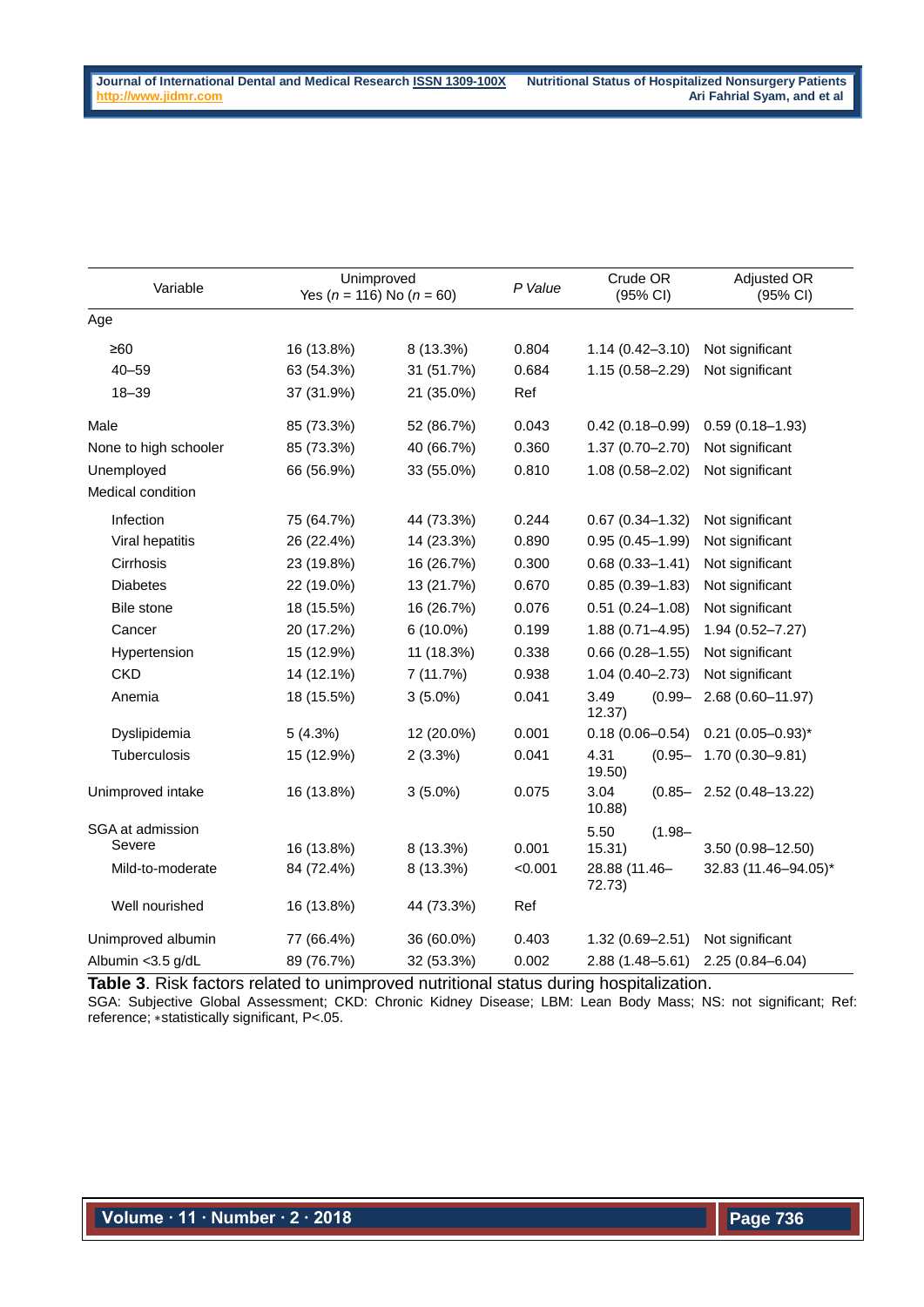#### **Journal of International Dental and Medical Researc[h ISSN 1309-100X](http://www.ektodermaldisplazi.com/dergi.htm) Nutritional Status of Hospitalized Nonsurgery Patients [http://www.jidmr.com](http://www.jidmr.com/) Ari Fahrial Syam, and et al**

The risk factors related to unimproved nutritional status according to SGA during hospitalization are presented in Table 3. Of the patients, 65.9% had unimproved nutritional status. From multivariate analysis, patients with dyslipidemia (adjusted OR, 0.21) were less likely to have unimproved nutritional status during

hospitalization. Mild-to-moderate undernutrition at admission was the most influential factor related to unimproved nutritional status (OR, 32.83). Nevertheless, severe undernutrition did not appear to be a significant factor related to unimproved nutritional status.

| Variable          | $\mathsf{n}$ | Unimproved Median<br>(min, max) | $\mathsf{n}$ | <b>Improved Median</b><br>(min, max) | $P$ value |
|-------------------|--------------|---------------------------------|--------------|--------------------------------------|-----------|
| Albumin, g/dL     | 116          | $-0.08$<br>$(-1.24, 1.02)$      | 60           | 0.00<br>$(-1.24, 0.80)$              | 0.294     |
| BMI, $kg/m2$      | 116          | $-0.03$<br>$(-3.99, 4.81)$      | 60           | $-0.21$<br>(-2.94, 1.26)             | 0.014     |
| Body composition  |              |                                 |              |                                      |           |
| Body fat, kg      |              | 0.00                            |              | 0.00                                 |           |
|                   | 93           | $(-4.70, 3.30)$                 | 54           | $(-2.10, 4.80)$                      | 0.503     |
| Protein mass, kg  | 93           | 0.00<br>$(-2.40, 1.00)$         | 53           | $-0.10$<br>$(-2.10, 5.80)$           | 0.213     |
| Body water, kg    | 93           | $-0.10$<br>$(-16.10, 12.80)$    | 53           | $-1.00$<br>$(-9.70, 3.00)$           | 0.018     |
| Fat thickness, cm | 114          | 0.00<br>$(-13.10, 11.10)$       | 58           | 0.00<br>$(-8.70, 8.00)$              | 0.503     |
| Hand grip, cm     | 116          | 0.00<br>(-13.00, 13.00)         | 60           | 0.00<br>(-17.80, 8.00)               | 0.545     |

**Table 4.** Nutritional parameter changes comparison between patients with unimproved and improved nutritional status during hospitalization. BMI: Body Mass Index

Albumin, BMI, body composition (body fat, protein mass, and body water), calorie intake, and hand grip changes during hospitalization were compared (Table 4). The number of subjects included in the analyses of BIA (body fat, lean body mass, and protein mass) and fat thickness was fewer than the total number of subjects (*n* = 148, 147, 147, and 173 respectively) because of null results given by these measurements, which were not included in the statistical analysis. Patients with improved nutritional status during hospitalization had greater BMI and body water decreases than patients with unimproved nutritional status. The percentage of body water was significantly higher in patients with worse nutritional status.

Subgroup analysis of factors related to severe undernutrition was conducted the percentage of body water according to SGA status at admission showed that Kruskal–Wallis test between P<.001. Moreover, Mann–Whitney U test severe vs mildto-moderate undernutrition  $P = 0.001$ ; severe undernutrition vs well-nourished, P < 0.001; mildto-moderate undernutrition vs well-nourished,  $P =$ 0.026. Further at discharge. One-way ANOVA was used to analyze with  $P = 0.004$ . Post-hoc analysis with Bonferroni between resulted in severe vs. mild-to-moderate undernutrition,  $P =$ 0.026; severe undernutrition vs. well-nourished.  $P = 0.003$ ; mild-to-moderate undernutrition vs. well-nourished,  $P = 0.295$ .

The length of hospitalization among patients with worsened and improved nutritional status and according to their SGA status at admission is presented in Figure 3. Neither condition significantly influenced length of hospitalization.

Further analysis was conducted regarding length of hospitalization according to the nutritional status change and SGA at admission. Comparison of length of hospitalization in patients with worsened/unimproved and improved nutritional status was further analysis length of stay was not significantly different  $(X2 =$ 3.069; degrees of freedom  $[df] = 2$ ; P = .216). Length of hospitalization according to nutritional status and SGA status at admission should that length of stay was not significantly different  $(X2 =$ 6.460; df = 4;  $P = .167$ ).

**Volume ∙ 11 ∙ Number ∙ 2 ∙ 2018**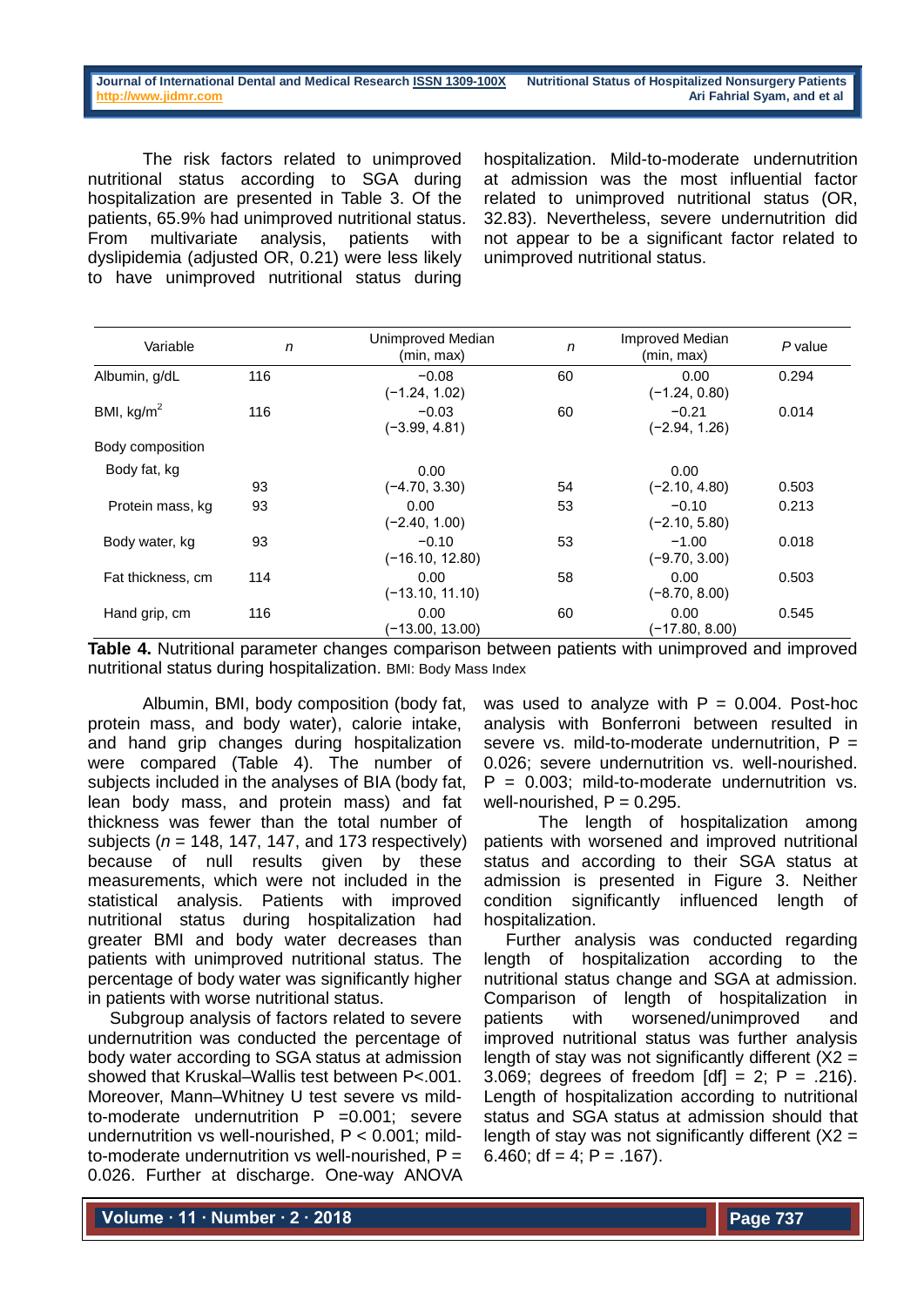## **Discussion**

We studied a representative Indonesian population hospitalized in the internal medicine ward (including infection and noninfection wards) of Dr. Cipto Mangunkusumo Hospital, a national referral hospital in Indonesia. The prevalence of malnutrition according to SGA was 65.5%, which was higher than that found in several studies from other countries. In general, malnutrition prevalence is reported at  $20\% - 50\%$ <sup>14</sup> generally, 17.2%-53% in developed countries,  $3,6,15,16$  and 17.8%–48.7% in developing countries. 17–20 The wide range of the malnutrition prevalence is caused by the variety of methods to define malnutrition. <sup>4</sup> The higher prevalence in our study may be because of the characteristics of the sample. Because ours is a tertiary care hospital, patients generally have more serious medical conditions. In general, the prevalence of malnutrition in our study was comparable with that of another study conducted at a tertiary health care facility in developing countries, but higher compared with that found at tertiary health care facilities in developed countries. For example, studies in developing countries have reported the prevalence of malnutrition in the hospital, defined by BMI <18.5 kg/m<sup>2</sup> in adults, to be  $9.9\%$ <sup>17</sup> and 33.3%.<sup>20</sup> We reported a 22.7% prevalence of undernutrition according to BMI, and this prevalence was lower compared with that found according to SGA. Studies in Ecuador and Mexico also reported that malnutrition prevalence is higher according to SGA than to BMI. 17,19

Factors related to malnutrition at admission were less formal education, noncirrhotic disease, and lower plasma albumin level (*<*3*.*5 g/dL). In other studies, lower educational background was related to malnutrition in hospitalized patients.<sup>19</sup> It is possible that subjects with a lower educational background did not recognize the importance of nutrition. Low education levels also were related to lower incomes causing difficulties in accessing adequate foods and nutritional support therapies.<sup>19</sup>

We found that low albumin level was related to malnutrition. A study in Turkey also found that albumin and protein levels were significantly lower in malnourished patients compared with those with normal nutritional status.<sup>21</sup> Don et al. stated that hypoalbuminemia resulted from the combined effects of inflammation and inadequate protein and caloric intake in patients with chronic disease.<sup>22</sup> Inflammation and malnutrition can reduce albumin levels by decreasing albumin synthesis and increasing catabolic rate.<sup>22</sup>

Tuberculosis was related to malnutrition in our hospitalized patients. Similar to our study, Bhargava et al. also found that tuberculosis was related to undernutrition in India.<sup>23</sup> In other studies, medical conditions related to malnutrition were infection disease, cancer, sepsis, and chronic organ failure. 17,19

Contrary to other studies, $3,16,19$  our study demonstrated no relationship between nutritional status at admission nor improvement in nutritional status and length of hospitalization. Our hospital is a national referral hospital, so most patients have more serious medical conditions. Therefore, either well-nourished or undernourished patients may possibly show no significant differences in hospital stay.

Older age (>60 years) was significantly related to higher rate of undernutrition at admission in other studies.<sup>3,6,17-19</sup> Our study did not show a relationship between older age and undernutrition. In Table 1, the distribution of malnutrition was similar between the age groups. Interestingly, the distribution of severely undernourished patients was not equal. No malnourished elderly patient was severely undernourished, but the majority of younger malnourished patients were severely undernourished.

In our study, nutritional status was worsening after hospitalization, but this difference was not statistically significant. A study in Iran also found that the prevalence of undernutrition during hospitalization increased to 5.3%.<sup>24</sup> Factors possibly contributing to worsening malnutrition during hospitalization were poor food intake during hospitalization and health condition changes. Aspects that decreased food intake were loss of appetite, nausea, psychological problems, inability to chew or swallow, difficulties in digestion, treatment given to the patient, and limited mobility. 2

In the analysis of undernourished patients, male sex was a significant factor related to severe undernourishment and was significantly related to the severity of undernutrition. Bauer et  $al.^{25}$  also found that more male than female patients were severely undernourished, but this

**Volume ∙ 11 ∙ Number ∙ 2 ∙ 2018**